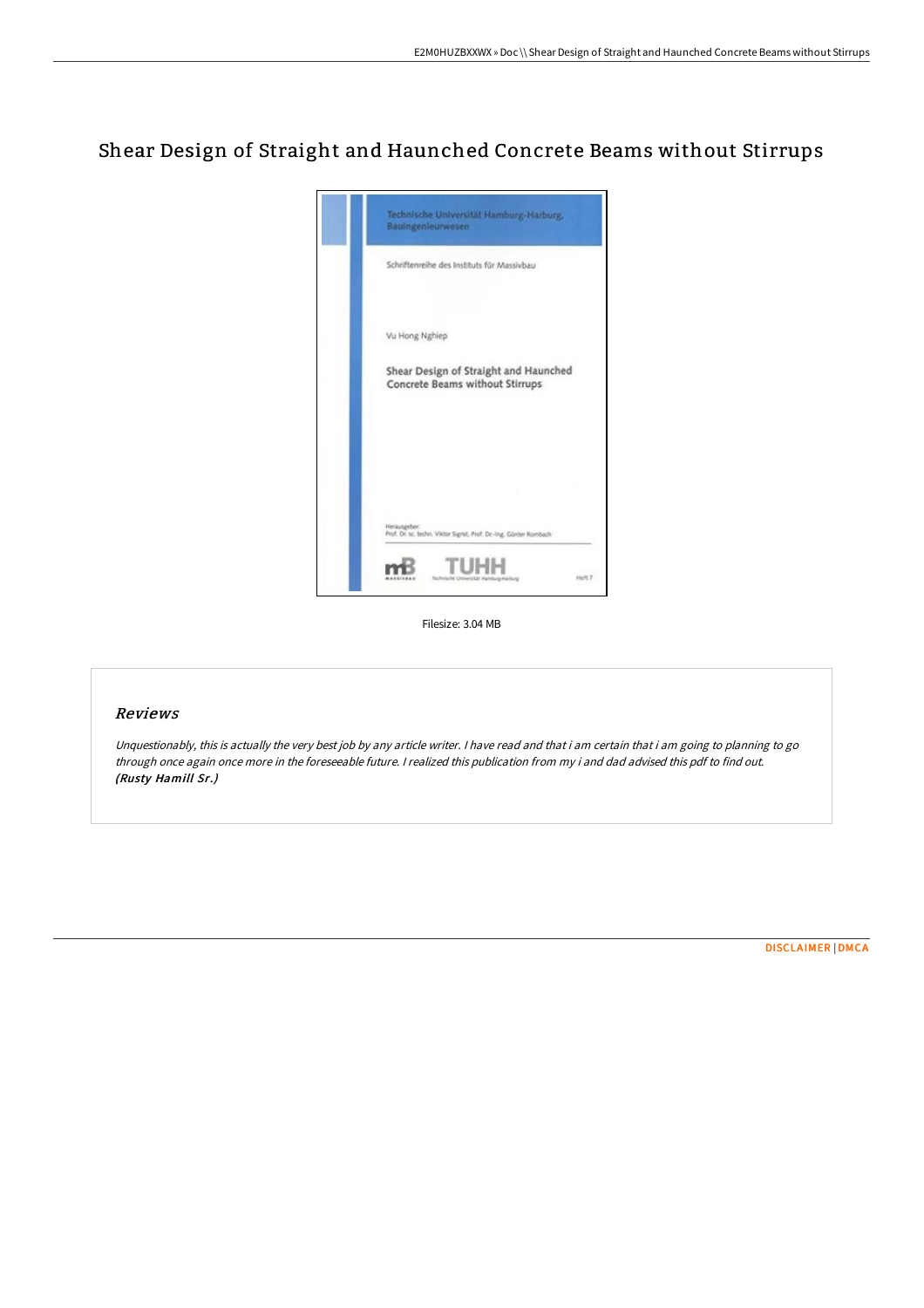## SHEAR DESIGN OF STRAIGHT AND HAUNCHED CONCRETE BEAMS WITHOUT STIRRUPS



Shaker Verlag Mrz 2012, 2012. Buch. Book Condition: Neu. 238x172x17 mm. Neuware - In spite of very long research activities with the first tests conducted by Mörsch in the 1920th, the design for shear of concrete members without transverse reinforcement is still not cleared. This may be demonstrated in the fact that most shear design procedures are not based on mechanical models but on empirical equations which show very big uncertainties. Thus very high safety factors have to be used. The problem of shear design exists primarily for slabs. In Germany numerous old concrete bridges show a lack of safety in transverse direction since the year 2001, when a new DIN-code was introduced. Furthermore the shear design principle of haunched concrete structures, as for example, cantilever slab of bridges, is hardly cleared, up to now. This research work aims to improve the understanding of the shear behaviour, to identify the significant shear resistance mechanisms and finally to develop new shear design models for practical use which is valid for straight and haunched concrete beams without stirrups. The essential, partially very different approaches known from the literature are analysed first and their accuracies are checked by a comparison with the test values from a shear database. Considerable differences appear between the arithmetic results and the test values. To study the behaviour of concrete members under high shear loads an extensive test program with 18 reinforced concrete beams without web reinforcement of different shear slenderness and inclination of compression chord was conducted. These experiments focused on haunched beams. It appears that the existing approaches describe the influence of an inclined compression chord on the shear capacity only in an insufficient manner. In some cases the design according to the DIN- or EC-Code results in unsafe values. To get a better understanding of...

 $\mathop{\boxplus}$ Read Shear Design of Straight and [Haunched](http://techno-pub.tech/shear-design-of-straight-and-haunched-concrete-b.html) Concrete Beams without Stirrups Online  $\begin{tabular}{|c|c|} \hline \quad \quad & \quad \quad & \quad \quad \\ \hline \end{tabular}$ [Download](http://techno-pub.tech/shear-design-of-straight-and-haunched-concrete-b.html) PDF Shear Design of Straight and Haunched Concrete Beams without Stirrups